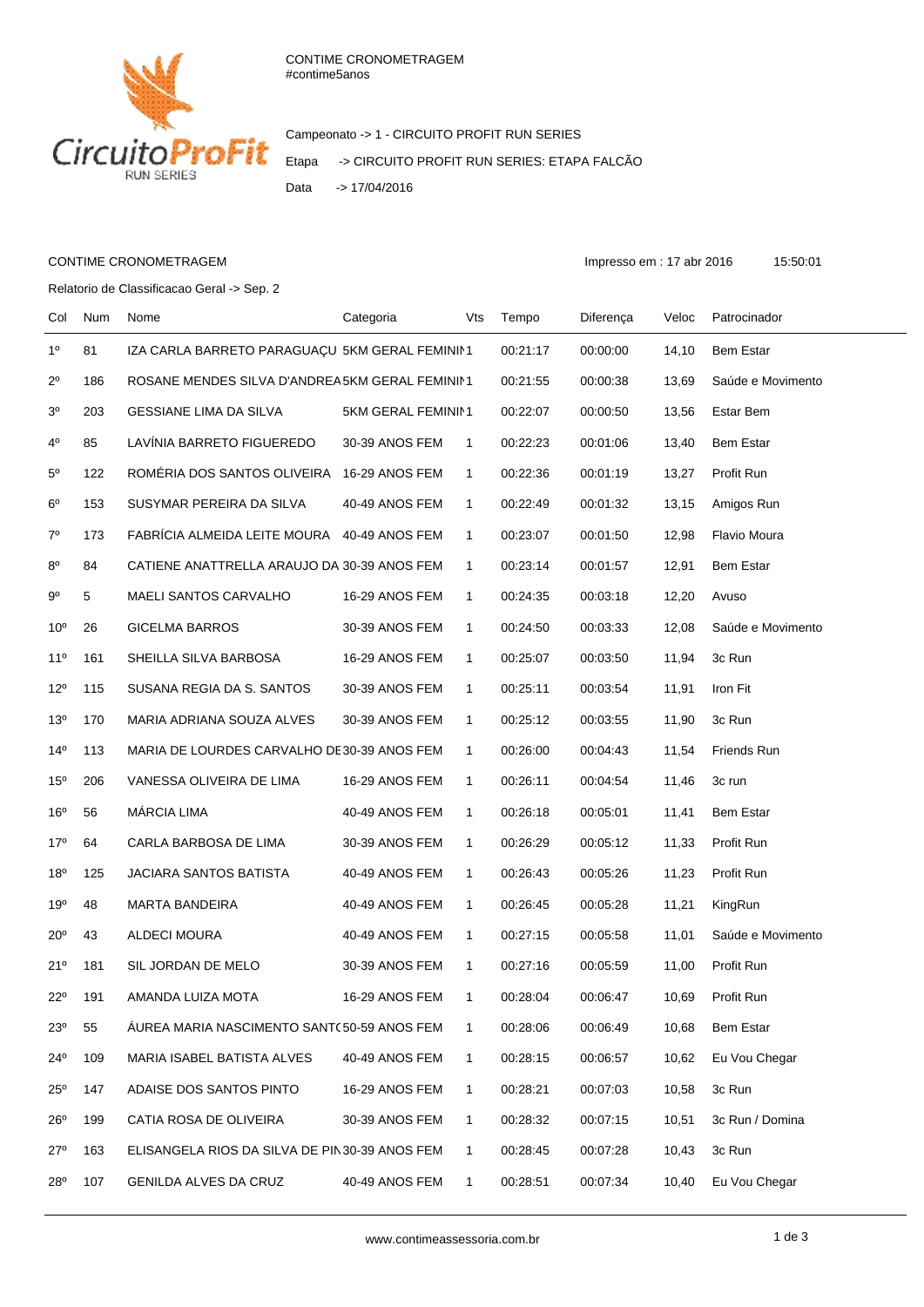| 29°             | 229          | ELAINE REGINA ALVES DE SANTAN 30-39 ANOS FEM   |                | 1            | 00:28:53 | 00:07:36 | 10,39 | <b>IGUI</b>      |
|-----------------|--------------|------------------------------------------------|----------------|--------------|----------|----------|-------|------------------|
| $30^{\circ}$    | 142          | MARIA JOSE ALVES DOS SANTOS 30-39 ANOS FEM     |                | 1            | 00:28:54 | 00:07:37 | 10,38 | 3c Run           |
| 31°             | 239          | PATRICIA FREITAS OLIVEIRA FIALH 30-39 ANOS FEM |                | 1            | 00:29:00 | 00:07:43 | 10,34 | <b>FAMEC</b>     |
| 32°             | 190          | DEISE BASTOS DE JESUS                          | 30-39 ANOS FEM | $\mathbf{1}$ | 00:29:00 | 00:07:43 | 10,34 | 3c Run           |
| 33 <sup>o</sup> | 189          | ALINE BASTOS DE JESUS                          | 30-39 ANOS FEM | 1            | 00:29:01 | 00:07:43 | 10,34 | 3c Run           |
| 34 <sup>°</sup> | 150          | LUCIANA ESTRELA DE SOUZA                       | 30-39 ANOS FEM | $\mathbf{1}$ | 00:29:01 | 00:07:44 | 10,34 | 3c Run           |
| 35°             | 183          | ELISANGELA CARDOSO DOS SANT(40-49 ANOS FEM     |                | $\mathbf{1}$ | 00:29:04 | 00:07:47 | 10,32 | 3c Run           |
| 36°             | 159          | THAYSE LUCY OLIVEIRA                           | 30-39 ANOS FEM | 1            | 00:29:25 | 00:08:08 | 10,20 | 3c Run           |
| $37^\circ$      | 110          | HERENITA JESUS DA SILVA                        | 40-49 ANOS FEM | $\mathbf{1}$ | 00:29:58 | 00:08:41 | 10,01 | Eu Vou Chegar    |
| $38^{\circ}$    | 101          | HELMA CLEIA RIBEIRO PASSINHO 50-59 ANOS FEM    |                | $\mathbf{1}$ | 00:30:00 | 00:08:43 | 10,00 | 3c Run           |
| 39°             | 54           | <b>JUCILEIDE RAMALHO DA SILVA</b>              | 40-49 ANOS FEM | $\mathbf{1}$ | 00:30:22 | 00:09:05 | 9,88  | <b>Bem Estar</b> |
| $40^{\circ}$    | 102          | LUANE ROCHA NASCIMENTO                         | 16-29 ANOS FEM | 1            | 00:30:25 | 00:09:08 | 9,86  | 3c Run           |
| 41°             | 53           | PATRICIA CARVALHO                              | 40-49 ANOS FEM | $\mathbf{1}$ | 00:30:34 | 00:09:17 | 9,81  | Bem Estar        |
| 42°             | 29           | <b>CRISTIANE CERQUEIRA SANTOS</b>              | 30-39 ANOS FEM | $\mathbf{1}$ | 00:30:59 | 00:09:42 | 9,68  | 3c Run / Domina  |
| 43°             | 162          | ANTONIETA SILVA DE AQUINO                      | 50-59 ANOS FEM | 1            | 00:31:09 | 00:09:52 | 9,63  | 3c Run           |
| 44°             | 156          | <b>MARISA DOS SANTOS PASSOS</b>                | 30-39 ANOS FEM | 1            | 00:31:21 | 00:10:04 | 9,57  | 3c Run           |
| $45^{\circ}$    | 4            | MILENE RODRIGUES SANTOS COS116-29 ANOS FEM     |                | $\mathbf{1}$ | 00:31:23 | 00:10:06 | 9,56  | Avuso            |
| 46°             | 24           | JULIANA BARBOSA DE LIMA                        | 16-29 ANOS FEM | 1            | 00:31:28 | 00:10:11 | 9,53  | Profit Run       |
| 47°             | 49           | <b>JESSICA TELES DA CRUZ</b>                   | 16-29 ANOS FEM | $\mathbf{1}$ | 00:31:29 | 00:10:12 | 9,53  | Avuso            |
| 48°             | 36           | MARIA GILDA SUPLICIO QUINTINO 50-59 ANOS FEM   |                | $\mathbf{1}$ | 00:31:42 | 00:10:24 | 9,46  | Avuso            |
| 49°             | 86           | <b>GERMANE OLIVEIRA LIMA</b>                   | 30-39 ANOS FEM | $\mathbf{1}$ | 00:31:55 | 00:10:38 | 9,40  | Profit Run       |
| $50^\circ$      | 63           | ANDRÉ LUIS RODRIGUES DA SILVA 30-39 ANOS FEM   |                | 1            | 00:32:02 | 00:10:45 | 9,37  | Avuso            |
| 51°             | 104          | ADINELIA ALVES                                 | 30-39 ANOS FEM | $\mathbf{1}$ | 00:32:24 | 00:11:07 | 9,26  | Avuso            |
| $52^{\circ}$    | 57           | DENIZE MOREIRA BRITO                           | 40-49 ANOS FEM | $\mathbf 1$  | 00:32:31 | 00:11:14 | 9,23  | Avuso            |
| 53 <sup>o</sup> | $\mathbf{1}$ | PATRICIA REIS CUNHA MACIEL                     | 30-39 ANOS FEM | 1            | 00:32:32 | 00:11:15 | 9,22  | 3c Run           |
| $54^{\circ}$    | 151          | KEYLA MARCIELE FIGUEREDO FER 16-29 ANOS FEM    |                | $\mathbf{1}$ | 00:32:45 | 00:11:28 | 9,16  | 3c Run           |
| $55^{\circ}$    | 182          | JOICIANE DOS SANTOS GOMES                      | 30-39 ANOS FEM | $\mathbf 1$  | 00:32:54 | 00:11:37 | 9,12  | Profit Run       |
| $56^{\circ}$    | 37           | <b>SUELI NUNES</b>                             | 30-39 ANOS FEM | 1            | 00:33:19 | 00:12:02 | 9,00  | Avuso            |
| $57^\circ$      | 226          | JULIANE CRISTINA DA HORA SANT(16-29 ANOS FEM   |                | 1            | 00:34:09 | 00:12:52 | 8,78  | <b>IGUI</b>      |
| $58^\circ$      | 146          | VIVIANE JESUS GORVEIA                          | 16-29 ANOS FEM | $\mathbf 1$  | 00:34:22 | 00:13:05 | 8,73  | 3c Run           |
| $59^\circ$      | 18           | <b>CLEONICE PINHEIRO</b>                       | 40-49 ANOS FEM | 1            | 00:34:30 | 00:13:13 | 8,70  | Profit Run       |
| $60^\circ$      | 205          | <b>FABIANE SOUSA</b>                           | 30-39 ANOS FEM | $\mathbf 1$  | 00:34:46 | 00:13:29 | 8,63  | 3c run           |
| 61°             | 171          | MARIGLEISE MUNIZ MOTA LIMA                     | 16-29 ANOS FEM | $\mathbf{1}$ | 00:34:46 | 00:13:29 | 8,63  | 3c Run           |
| $62^{\circ}$    | 148          | <b>JOSINEIDE SIQUEIRA</b>                      | 40-49 ANOS FEM | 1            | 00:35:04 | 00:13:47 | 8,56  | 3c Run           |
| $63^\circ$      | 238          | VANIA CAMARGO DO BONFIM                        | 30-39 ANOS FEM | $\mathbf{1}$ | 00:35:16 | 00:13:58 | 8,51  | <b>FAMEC</b>     |
| $64^{\circ}$    | 15           | MARIA BEATRIZ CARVALHO DEOCL 30-39 ANOS FEM    |                | $\mathbf 1$  | 00:35:17 | 00:14:00 | 8,50  | Profit Run       |
| $65^{\circ}$    | 192          | NATHALIA CLEMENTINO MACEDO 16-29 ANOS FEM      |                | $\mathbf{1}$ | 00:35:22 | 00:14:05 | 8,48  | Profit Run       |
|                 |              |                                                |                |              |          |          |       |                  |